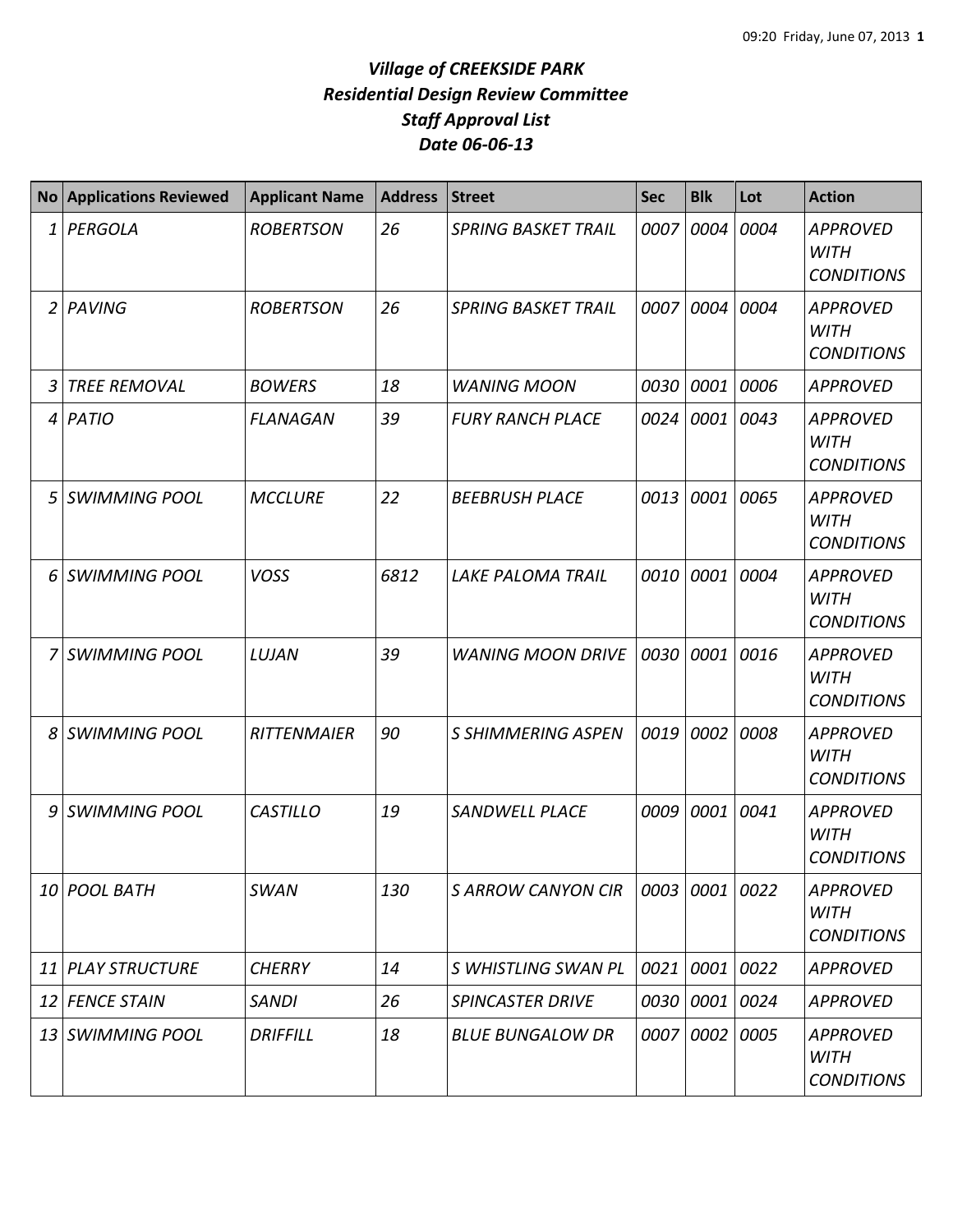| <b>No</b> | <b>Applications Reviewed</b> | <b>Applicant Name</b> | <b>Address</b> | <b>Street</b>             | <b>Sec</b> | <b>Blk</b>     | Lot  | <b>Action</b>                                       |
|-----------|------------------------------|-----------------------|----------------|---------------------------|------------|----------------|------|-----------------------------------------------------|
|           | 14 SWIMMING POOL             | <b>LAURET</b>         | 26             | <b>PINTUCK PLACE</b>      | 0012       | 0001           | 0056 | <b>APPROVED</b><br><b>WITH</b><br><b>CONDITIONS</b> |
| 15 I      | <b>PATIO COVER</b>           | <b>LAURET</b>         | 26             | <b>PINTUCK PLACE</b>      | 0012       | 0001           | 0056 | <b>APPROVED</b><br><b>WITH</b><br><b>CONDITIONS</b> |
| 16        | <b>SUMMER KITCHEN</b>        | <b>LAURET</b>         | 26             | <b>PINTUCK PLACE</b>      | 0012       | 0001           | 0056 | <b>APPROVED</b><br><b>WITH</b><br><b>CONDITIONS</b> |
| 17        | <b>SWIMMING POOL</b>         | <b>MCHANEY</b>        | 11             | <b>LANGSTONE PLACE</b>    | 0009       | 0001           | 0003 | <b>APPROVED</b><br><b>WITH</b><br><b>CONDITIONS</b> |
|           | 18 SWIMMING POOL             | <b>KELLY</b>          | 46             | <b>LAKE VOYAGEUR DR</b>   | 0018       | 0001           | 0058 | <b>APPROVED</b><br><b>WITH</b><br><b>CONDITIONS</b> |
| 19        | <b>SWIMMING POOL</b>         | <b>SHIPLEY</b>        | 142            | <b>BAUER POINT CIRCLE</b> | 0018       | 0001           | 0077 | <b>APPROVED</b><br><b>WITH</b><br><b>CONDITIONS</b> |
| 20        | <b>PLAY STRUCTURE</b>        | <b>MACALUSO</b>       | 85             | N SAGE SPARROW CIR        | 0011       | 0003           | 0026 | <b>APPROVED</b>                                     |
| 21        | <b>WINDOW</b>                | SUNDARANRAJAN         | $\overline{3}$ | <b>VALLEY COTTAGE PL</b>  | 0026       | 0001           | 0001 | <b>APPROVED</b><br><b>WITH</b><br><b>CONDITIONS</b> |
| 22        | <b>SWIMMING POOL</b>         | <b>RODRIGUEZ</b>      | 11             | <b>NAGSHEAD PLACE</b>     | 0021       | 0001           | 0042 | <b>APPROVED</b><br><b>WITH</b><br><b>CONDITIONS</b> |
|           | 23 PATIO COVER               | <b>RODRIGUEZ</b>      | 11             | <b>NAGSHEAD PLACE</b>     |            | 0021 0001 0042 |      | <b>APPROVED</b><br><b>WITH</b><br><b>CONDITIONS</b> |
|           | 24 SWIMMING POOL             | <b>MENDOZA</b>        | 10             | <b>HAVERGATE DRIVE</b>    |            | 0009 0001      | 0044 | <b>APPROVED</b><br><b>WITH</b><br><b>CONDITIONS</b> |
|           | 25 SUMMER KITCHEN            | <b>MENDOZA</b>        | 10             | <b>HAVERGATE DRIVE</b>    |            | 0009 0001 0044 |      | <b>APPROVED</b><br><b>WITH</b><br><b>CONDITIONS</b> |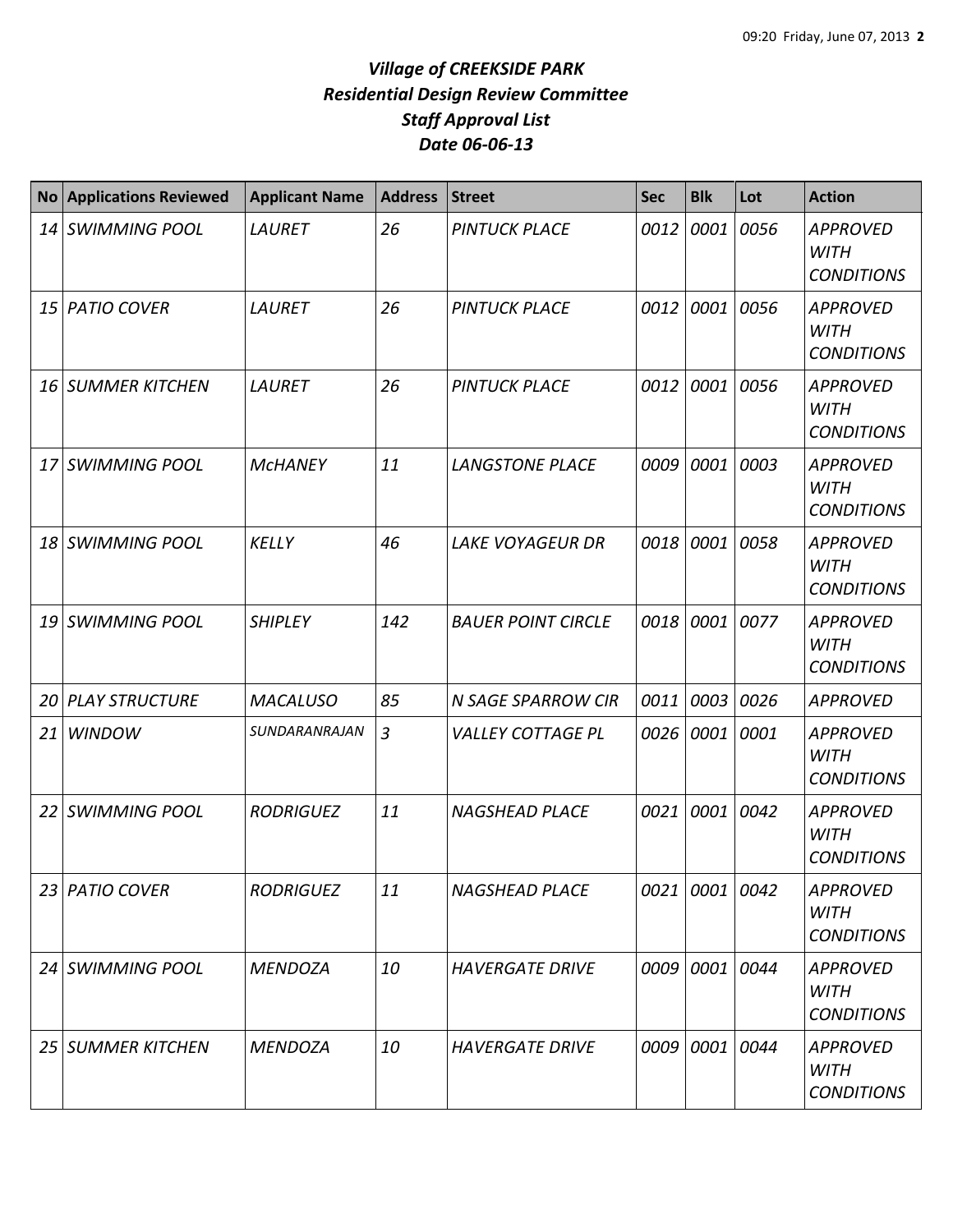| <b>No</b> | <b>Applications Reviewed</b> | <b>Applicant Name</b> | <b>Address</b> | <b>Street</b>            | <b>Sec</b> | <b>Blk</b>     | Lot  | <b>Action</b>                                       |
|-----------|------------------------------|-----------------------|----------------|--------------------------|------------|----------------|------|-----------------------------------------------------|
| 26        | <b>FIREPLACE</b>             | <b>RYLAND</b>         | 15             | <b>INDIGO BUNTING PL</b> | 0013       | 0001           | 0048 | <b>APPROVED</b><br><b>WITH</b><br><b>CONDITIONS</b> |
| 27        | <b>SWIMMING POOL</b>         | <b>FAVELA</b>         | 138            | PINTO POINT PLACE        | 0012       | 0001 0073      |      | <b>APPROVED</b><br><b>WITH</b><br><b>CONDITIONS</b> |
| 28        | PERGOLA                      | <b>FAVELA</b>         | 138            | <b>PINTO POINT PLACE</b> | 0012       | 0001 0073      |      | <b>APPROVED</b><br><b>WITH</b><br><b>CONDITIONS</b> |
| 29        | <b>PLAY STRUCTURE</b>        | <b>CASTILLO</b>       | 19             | <b>SANDWELL PLACE</b>    | 0009       | 0001           | 0041 | <b>APPROVED</b>                                     |
| 30        | <b>TREE REMOVAL</b>          | <b>VILLEGSAS</b>      | 31             | <b>SPINNCASTER DRIVE</b> | 0030       | 0001           | 0035 | <b>APPROVED</b><br><b>WITH</b><br><b>CONDITIONS</b> |
| 31        | PERGOLA                      | LAPID                 | 87             | N PINTO POINT CIRCLE     | 0012       | 0002           | 0015 | <b>APPROVED</b><br><b>WITH</b><br><b>CONDITIONS</b> |
| 32        | <b>GENERATOR</b>             | <b>HELLAIL</b>        | 75             | <b>S FREEMONT RIDGE</b>  | 0023       | 0002           | 0002 | <b>APPROVED</b><br><b>WITH</b><br><b>CONDITIONS</b> |
| 33        | <b>TREE REMOVAL</b>          | HELLAIL               | 75             | <b>S FREEMONT RIDGE</b>  | 0023       | 0002           | 0002 | <b>APPROVED</b>                                     |
| 34        | <b>SWIMMING POOL</b>         | <b>HIDALGO</b>        | 130            | <b>W ARBOR CAMP CIR</b>  | 0004       | 0003 0021      |      | <b>APPROVED</b><br><b>WITH</b><br><b>CONDITIONS</b> |
| 35        | PATIO                        | <b>SCHMIDT</b>        | 43             | <b>WANING MOON DR</b>    | 0015       | 0005 0001      |      | <b>APPROVED</b>                                     |
|           | 36 WALKWAY                   | <b>SCHMIDT</b>        | 43             | <b>WANING MOON DR</b>    |            | 0015 0005 0001 |      | <b>APPROVED</b>                                     |
|           | 37 SWIMMING POOL             | <b>KACZYNSKI</b>      | 126            | <b>E COVE VIEW TRAIL</b> | 0006       | 0001 0081      |      | <b>APPROVED</b><br><b>WITH</b><br><b>CONDITIONS</b> |
|           | 38 SUMMER KITCHEN            | <b>KACZYNSKI</b>      | 126            | E COVE VIEW TRAIL        |            | 0006 0001 0081 |      | <b>APPROVED</b><br><b>WITH</b><br><b>CONDITIONS</b> |
|           | 39 FENCE                     | <b>GAGE</b>           | 11             | <b>SAWBRIDGE CIRCLE</b>  |            | 0029 0002 0001 |      | <b>APPROVED</b>                                     |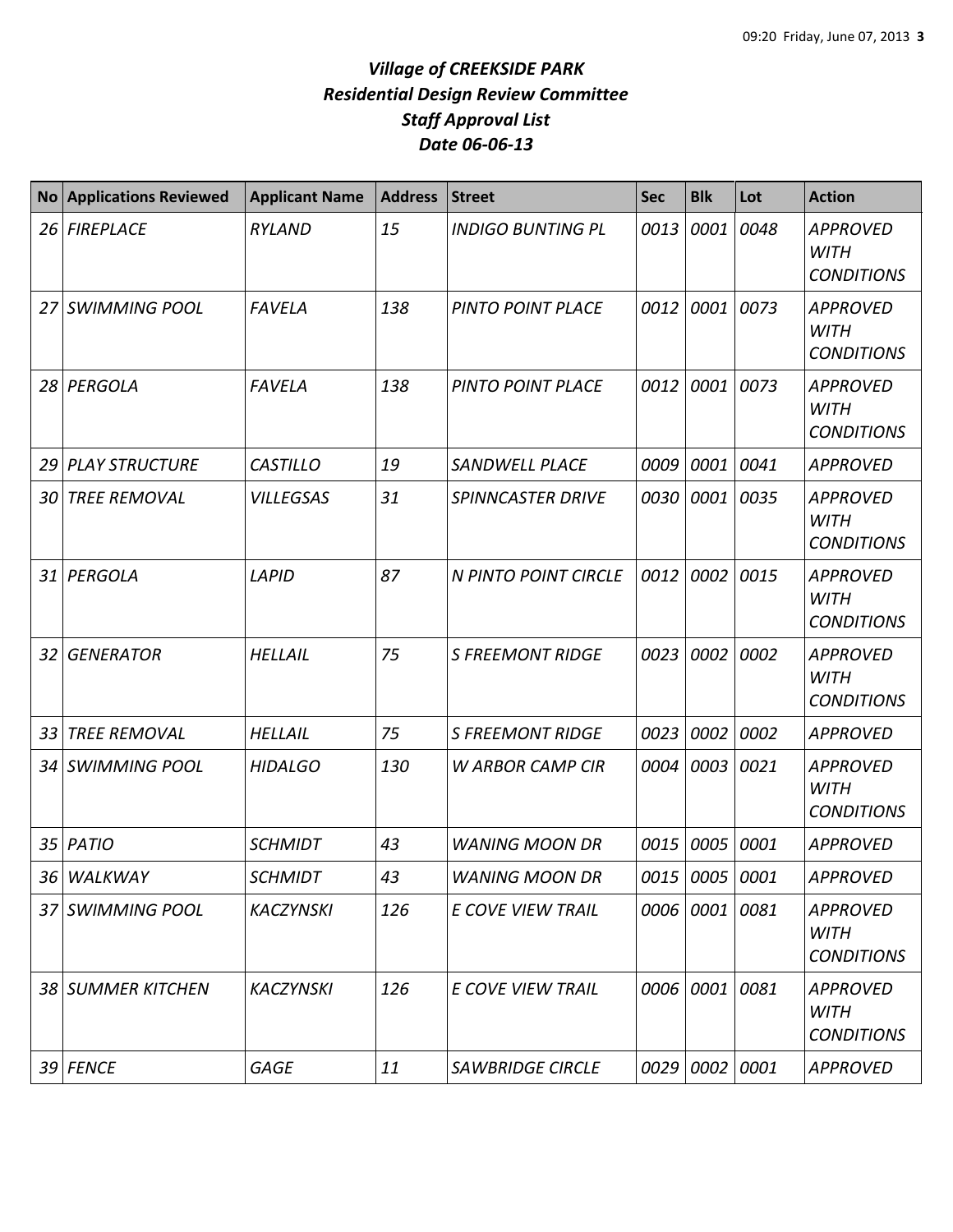| <b>No</b> | <b>Applications Reviewed</b> | <b>Applicant Name</b> | <b>Address</b> | <b>Street</b>             | <b>Sec</b> | <b>Blk</b>     | Lot  | <b>Action</b>                                       |
|-----------|------------------------------|-----------------------|----------------|---------------------------|------------|----------------|------|-----------------------------------------------------|
| 40        | <b>WATER SOFTENER</b>        | <b>TREECE</b>         | 139            | <b>N SAGE SPARROW CIR</b> | 0011       | 0003           | 0043 | <b>APPROVED</b><br><b>WITH</b><br><b>CONDITIONS</b> |
|           | 41 SWIMMING POOL             | <b>WESSON</b>         | 22             | <b>MARIN CREEK PLACE</b>  | 0022       | 0001           | 0016 | <b>APPROVED</b><br><b>WITH</b><br><b>CONDITIONS</b> |
| 42        | <b>GENERATOR</b>             | <b>TARKOWSKI</b>      | 10             | CHILDRES POND COURT 0002  |            | 0001           | 0026 | <b>APPROVED</b><br><b>WITH</b><br><b>CONDITIONS</b> |
|           | 43 SWIMMING POOL             | <b>FONSECA</b>        | 10             | <b>CAYUGA POND COURT</b>  | 0002       | 0001           | 0034 | <b>APPROVED</b><br><b>WITH</b><br><b>CONDITIONS</b> |
|           | 44 SWIMMING POOL             | <b>NELSON</b>         | 83             | <b>S SHIMMERING ASPEN</b> | 0019       | 0001           | 0019 | <b>APPROVED</b><br><b>WITH</b><br><b>CONDITIONS</b> |
|           | 45 SUMMER KITCHEN            | <b>NELSON</b>         | 83             | <b>S SHIMMERING ASPEN</b> | 0019       | 0001           | 0019 | <b>APPROVED</b><br><b>WITH</b><br><b>CONDITIONS</b> |
|           | 46 FIRE PIT                  | <b>NELSON</b>         | 83             | <b>S SHIMMERING ASPEN</b> | 0019       | 0001           | 0019 | <b>APPROVED</b><br><b>WITH</b><br><b>CONDITIONS</b> |
|           | 47 SWIMMING POOL             | <b>ZACARIAS</b>       | 98             | <b>LINDENBERRY CIRCLE</b> | 0027       | 0001           | 0047 | <b>APPROVED</b><br><b>WITH</b><br><b>CONDITIONS</b> |
| 48        | <b>GENERATOR</b>             | <b>SEILER</b>         | $\overline{z}$ | PALOMA PINES PLACE        | 0023       | 0001           | 0002 | <b>APPROVED</b><br><b>WITH</b><br><b>CONDITIONS</b> |
|           | 49 WINDOWS                   | <b>SARABIA</b>        | 59             | PALOMA BEND PLACE         |            | 0025 0001 0011 |      | <b>APPROVED</b><br><b>WITH</b><br><b>CONDITIONS</b> |
|           | 50 SWIMMING POOL             | <b>HORVATH</b>        | 7242           | <b>LAKE PALOMA TRAIL</b>  |            | 0011 0001 0008 |      | <b>APPROVED</b><br><b>WITH</b><br><b>CONDITIONS</b> |
|           | 51 PERGOLA                   | <b>HORVATH</b>        | 7242           | <b>LAKE PALOMA TRAIL</b>  |            | 0011 0001 0008 |      | <b>APPROVED</b><br>WITH<br><b>CONDITIONS</b>        |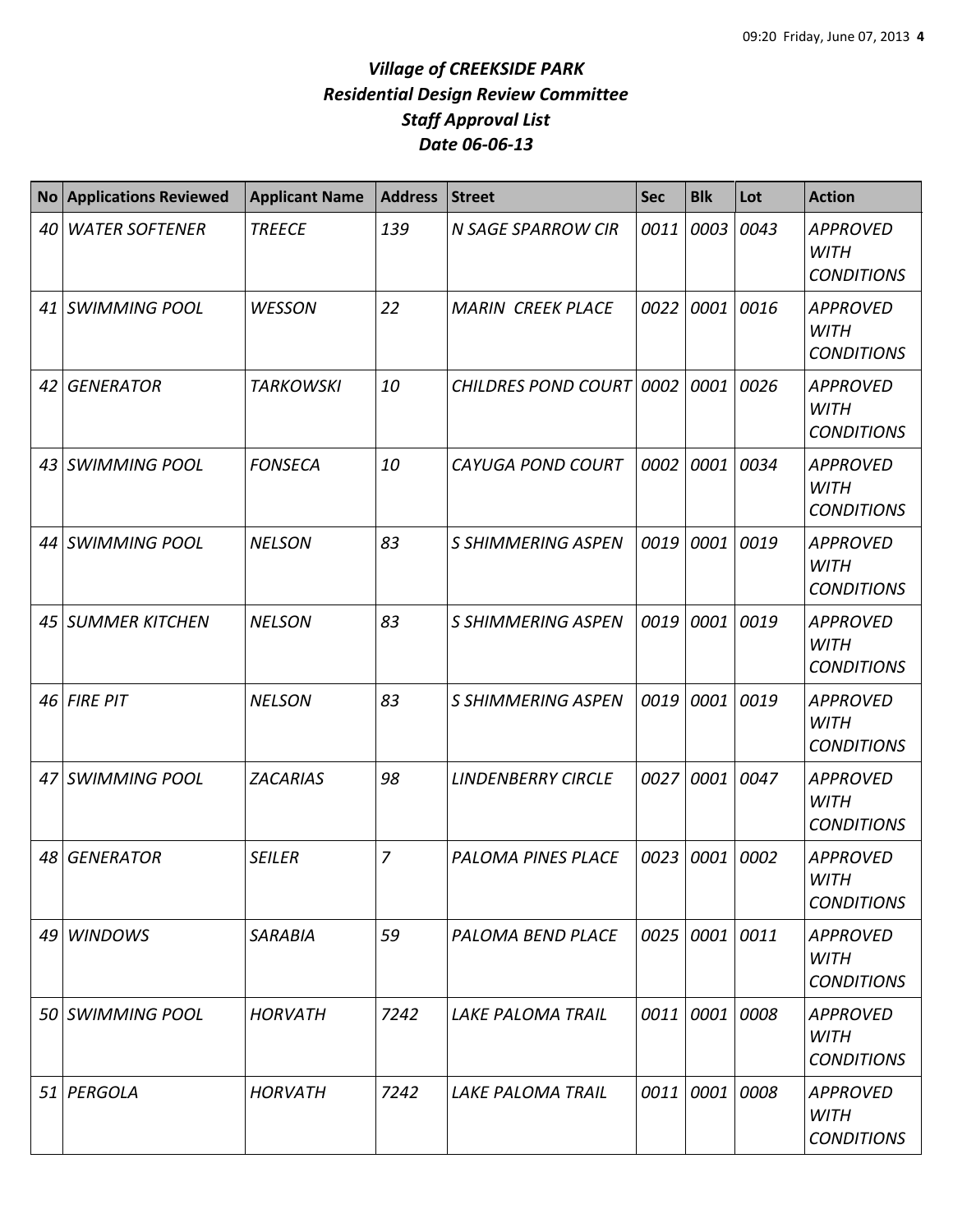| <b>No</b> | <b>Applications Reviewed</b> | <b>Applicant Name</b> | <b>Address</b> | <b>Street</b>              | <b>Sec</b> | <b>Blk</b>     | Lot  | <b>Action</b>                                       |
|-----------|------------------------------|-----------------------|----------------|----------------------------|------------|----------------|------|-----------------------------------------------------|
|           | 52 SUMMER KITCHEN            | <b>HORVATH</b>        | 7242           | <b>LAKE PALOMA TRAIL</b>   | 0011       | 0001           | 0008 | <b>APPROVED</b><br><b>WITH</b><br><b>CONDITIONS</b> |
| 53        | <b>FIREPLACE</b>             | <b>HORVATH</b>        | 7242           | <b>LAKE PALOMA TRAIL</b>   | 0011       | 0001           | 0008 | <b>APPROVED</b><br><b>WITH</b><br><b>CONDITIONS</b> |
| 54 I      | <b>FENCE</b>                 | <b>HORVATH</b>        | 7242           | <b>LAKE PALOMA TRAIL</b>   | 0011       | 0001           | 0008 | <b>APPROVED</b><br><b>WITH</b><br><b>CONDITIONS</b> |
| 55        | <b>SWIMMING POOL</b>         | <b>MANSUR</b>         | 63             | <b>W DEER RIVER CIRCLE</b> | 0014       | 0003           | 0026 | <b>APPROVED</b><br><b>WITH</b><br><b>CONDITIONS</b> |
| 56 I      | <b>PATIO COVER</b>           | <b>MANSUR</b>         | 63             | <b>W DEER RIVER CIRCLE</b> | 0014       | 0003           | 0026 | <b>APPROVED</b><br><b>WITH</b><br><b>CONDITIONS</b> |
| 57        | <b>GENERATOR</b>             | <b>SELLERS</b>        | 59             | <b>LITTLE FALLS PLACE</b>  | 0005       | 0001           | 0049 | <b>APPROVED</b><br><b>WITH</b><br><b>CONDITIONS</b> |
| 58 I      | <b>SUMMER KITCHEN</b>        | <b>PEARSON</b>        | 70             | <b>LINDENBERRY</b>         | 0027       | 0001           | 0054 | <b>APPROVED</b><br><b>WITH</b><br><b>CONDITIONS</b> |
| 59        | <b>FIRE PIT</b>              | <b>PEARSON</b>        | 70             | <b>LINDENBERRY</b>         | 0027       | 0001           | 0054 | <b>APPROVED</b><br><b>WITH</b><br><b>CONDITIONS</b> |
| 60        | PATIO                        | <b>PEARSON</b>        | 70             | <b>LINDENBERRY</b>         | 0027       | 0001           | 0054 | <b>APPROVED</b>                                     |
|           | 61 SWIMMING POOL             | <b>RUIZ</b>           | 107            | <b>S SAWBRIDGE CIRCLE</b>  |            | 0029 0002 0017 |      | <b>APPROVED</b><br><b>WITH</b><br><b>CONDITIONS</b> |
|           | 62 SWIMMING POOL             | <b>BATELLO</b>        | 23             | <b>W CANYON WREN CIR</b>   |            | 0013 0001      | 0009 | <b>APPROVED</b><br><b>WITH</b><br><b>CONDITIONS</b> |
|           | 63 PERGOLA                   | <b>BATELLO</b>        | 23             | <b>W CANYON WREN CIR</b>   |            | 0013 0001      | 0009 | <b>APPROVED</b><br><b>WITH</b><br><b>CONDITIONS</b> |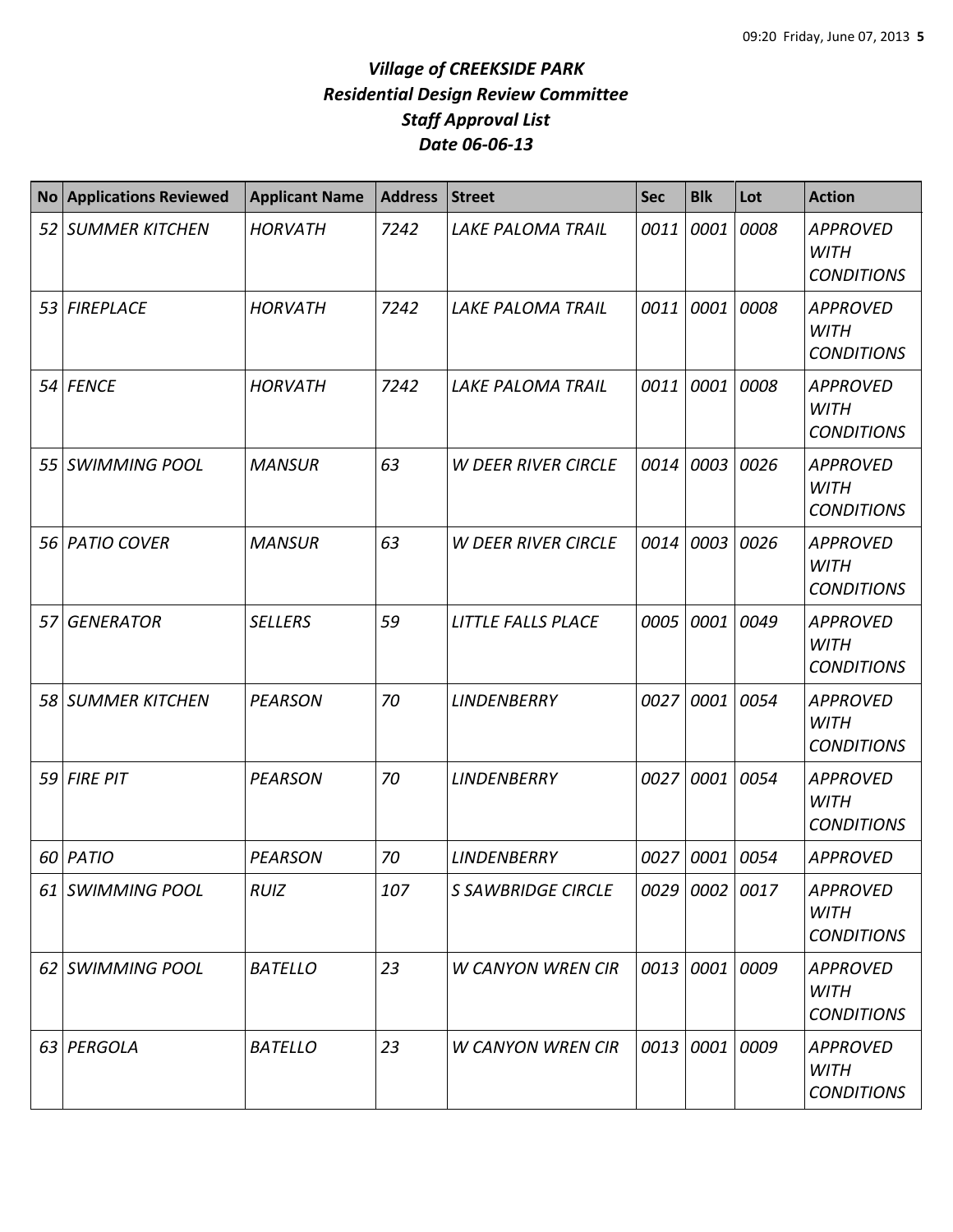| <b>No</b> | <b>Applications Reviewed</b> | <b>Applicant Name</b> | <b>Address</b> | <b>Street</b>             | <b>Sec</b> | <b>Blk</b>     | Lot  | <b>Action</b>                                       |
|-----------|------------------------------|-----------------------|----------------|---------------------------|------------|----------------|------|-----------------------------------------------------|
|           | 64 PATIO COVER               | <b>CHRISTIAN</b>      | 83             | <b>S SPINCASTER COURT</b> | 0017       | 0002           | 0004 | <b>APPROVED</b><br><b>WITH</b><br><b>CONDITIONS</b> |
| 65 I      | <b>SUMMER KITCHEN</b>        | <b>CHRISTIAN</b>      | 83             | <b>S SPINCASTER COURT</b> | 0017       | 0002           | 0004 | <b>APPROVED</b><br><b>WITH</b><br><b>CONDITIONS</b> |
| 66        | <b>GENERATOR</b>             | <b>GOSHY</b>          | 6              | <b>MOUNTAIN BLUEBIRD</b>  | 0010       | 0004           | 0012 | <b>APPROVED</b><br><b>WITH</b><br><b>CONDITIONS</b> |
| 67 I      | <b>FOUNTAIN</b>              | <b>ESCOBAR</b>        | 38             | N SHIMMERING ASPEN        | 0019       | 0002           | 0004 | <b>APPROVED</b><br><b>WITH</b><br><b>CONDITIONS</b> |
|           | 68 PAVING                    | <b>ESCOBAR</b>        | 38             | N SHIMMERING ASPEN        | 0019       | 0002           | 0004 | <b>APPROVED</b>                                     |
|           | 69 SWIMMING POOL             | <b>ESPONDA</b>        | 43             | <b>CANOE BEND DRIVE</b>   | 0024       | 0002           | 0016 | <b>APPROVED</b><br><b>WITH</b><br><b>CONDITIONS</b> |
|           | 70 PERGOLA                   | <b>ESPONDA</b>        | 43             | <b>CANOE BEND DRIVE</b>   | 0024       | 0002           | 0016 | <b>APPROVED</b><br><b>WITH</b><br><b>CONDITIONS</b> |
| 71        | WALKWAY                      | <b>MCALLISTER</b>     | 7442           | <b>LAKE PALOMA TRAIL</b>  | 0011       | 0001 0016      |      | <b>APPROVED</b>                                     |
| 72        | <b>LANDSCAPE BORDERS</b>     | <b>MCALLISTER</b>     | 7442           | <b>LAKE PALOMA TRAIL</b>  | 0011       | 0001 0016      |      | <b>APPROVED</b>                                     |
| 73        | <b>SWIMMING POOL</b>         | VAIL                  | 78             | <b>W COVE VIEW TRAIL</b>  | 0006       | 0002           | 0010 | <b>APPROVED</b><br><b>WITH</b><br><b>CONDITIONS</b> |
|           | 74 SPA                       | <b>RUEDA</b>          | 11             | <b>CANYON WREN DRIVE</b>  |            | 0013 0001 0006 |      | <b>APPROVED</b><br><b>WITH</b><br><b>CONDITIONS</b> |
|           | 75 PLAY STRUCTURE            | <b>HAWKINS</b>        | 23             | <b>RANCHERS TRAIL</b>     | 0024       | 0001 0027      |      | <b>APPROVED</b>                                     |
|           | 76 FOUNTAIN                  | <b>RINCON</b>         | 19             | PALOMA BEND PLACE         | 0025       | 0001 0001      |      | <b>APPROVED</b><br>WITH<br><b>CONDITIONS</b>        |
|           | 77 PATIO                     | <b>RINCON</b>         | 19             | PALOMA BEND PLACE         | 0025       | 0001 0001      |      | <b>APPROVED</b><br><b>WITH</b><br><b>CONDITIONS</b> |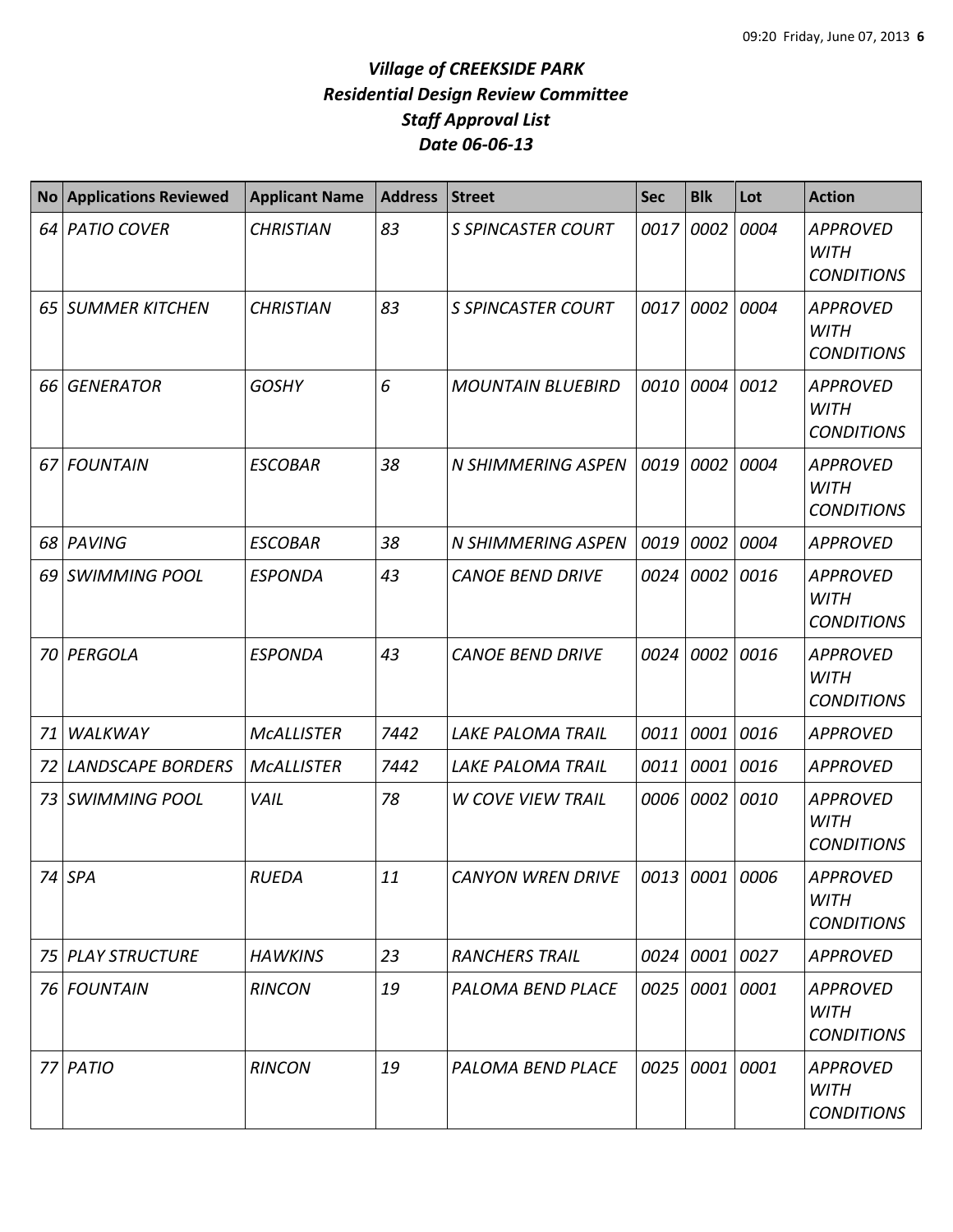| <b>No</b> | <b>Applications Reviewed</b> | <b>Applicant Name</b> | <b>Address</b> | <b>Street</b>              | <b>Sec</b> | <b>Blk</b>     | Lot  | <b>Action</b>                                       |
|-----------|------------------------------|-----------------------|----------------|----------------------------|------------|----------------|------|-----------------------------------------------------|
| 78 I      | <b>PLAY STRUCTURE</b>        | <b>CARDENAS</b>       | 7222           | <b>LAKE PALOMA TRAIL</b>   | 0011       | 0001           | 0006 | <b>APPROVED</b><br><b>WITH</b><br><b>CONDITIONS</b> |
| 79        | <b>SWIMMING POOL</b>         | <b>ZAVALA</b>         | 55             | LITTLE FALLS PLACE         | 0005       | 0001           | 0048 | <b>APPROVED</b><br><b>WITH</b><br><b>CONDITIONS</b> |
| 80        | <b>PATIO COVER</b>           | <b>ZAVALA</b>         | 55             | <b>LITTLE FALLS PLACE</b>  | 0005       | 0001           | 0048 | <b>APPROVED</b><br><b>WITH</b><br><b>CONDITIONS</b> |
| 81        | <b>SUMMER KITCHEN</b>        | <b>ZAVALA</b>         | 55             | <b>LITTLE FALLS PLACE</b>  | 0005       | 0001           | 0048 | <b>APPROVED</b><br><b>WITH</b><br><b>CONDITIONS</b> |
| 82        | <b>GENERATOR</b>             | <b>ROBERTS</b>        | 79             | <b>S GREENPRINT CIRCLE</b> | 0007       | 0003           | 0006 | <b>APPROVED</b><br><b>WITH</b><br><b>CONDITIONS</b> |
| 83        | PATIO                        | <b>DOMSALLA</b>       | 39             | LITTLE FALLS PLACE         | 0005       | 0001           | 0044 | <b>APPROVED</b>                                     |
| 84        | <b>GENERATOR</b>             | <b>KRUEGER</b>        | 31             | <b>TIOGA PLACE</b>         | 0007       | 0002           | 0008 | <b>APPROVED</b><br><b>WITH</b><br><b>CONDITIONS</b> |
| 85        | <b>TREE REMOVAL</b>          | <b>MERIDA</b>         | 38             | <b>RED MOON PLACE</b>      | 0007       | 0001           | 0029 | <b>APPROVED</b>                                     |
| 86 I      | PERGOLA                      | <b>SELLERS</b>        | 59             | LITTLE FALLS PLACE         | 0005       | 0001           | 0049 | <b>APPROVED</b><br><b>WITH</b><br><b>CONDITIONS</b> |
| 871       | <b>SUMMER KITCHEN</b>        | <b>SELLERS</b>        | 59             | LITTLE FALLS PLACE         | 0005       | 0001           | 0049 | <b>APPROVED</b><br><b>WITH</b><br><b>CONDITIONS</b> |
|           | 88 SWIMMING POOL             | <b>RIDDLE</b>         | 15             | <b>TEALIGHT PLACE</b>      |            | 0002 0002 0069 |      | <b>APPROVED</b><br><b>WITH</b><br><b>CONDITIONS</b> |
|           | 89 PERGOLA                   | <b>RIDDLE</b>         | 15             | <b>TEALIGHT PLACE</b>      | 0002       | 0002           | 0069 | <b>APPROVED</b><br><b>WITH</b><br><b>CONDITIONS</b> |
|           | 90 PERGOLA                   | RAMSEY                | 15             | <b>HEARTHWICK ROAD</b>     |            | 0002 0001      | 0016 | <b>APPROVED</b><br><b>WITH</b><br><b>CONDITIONS</b> |